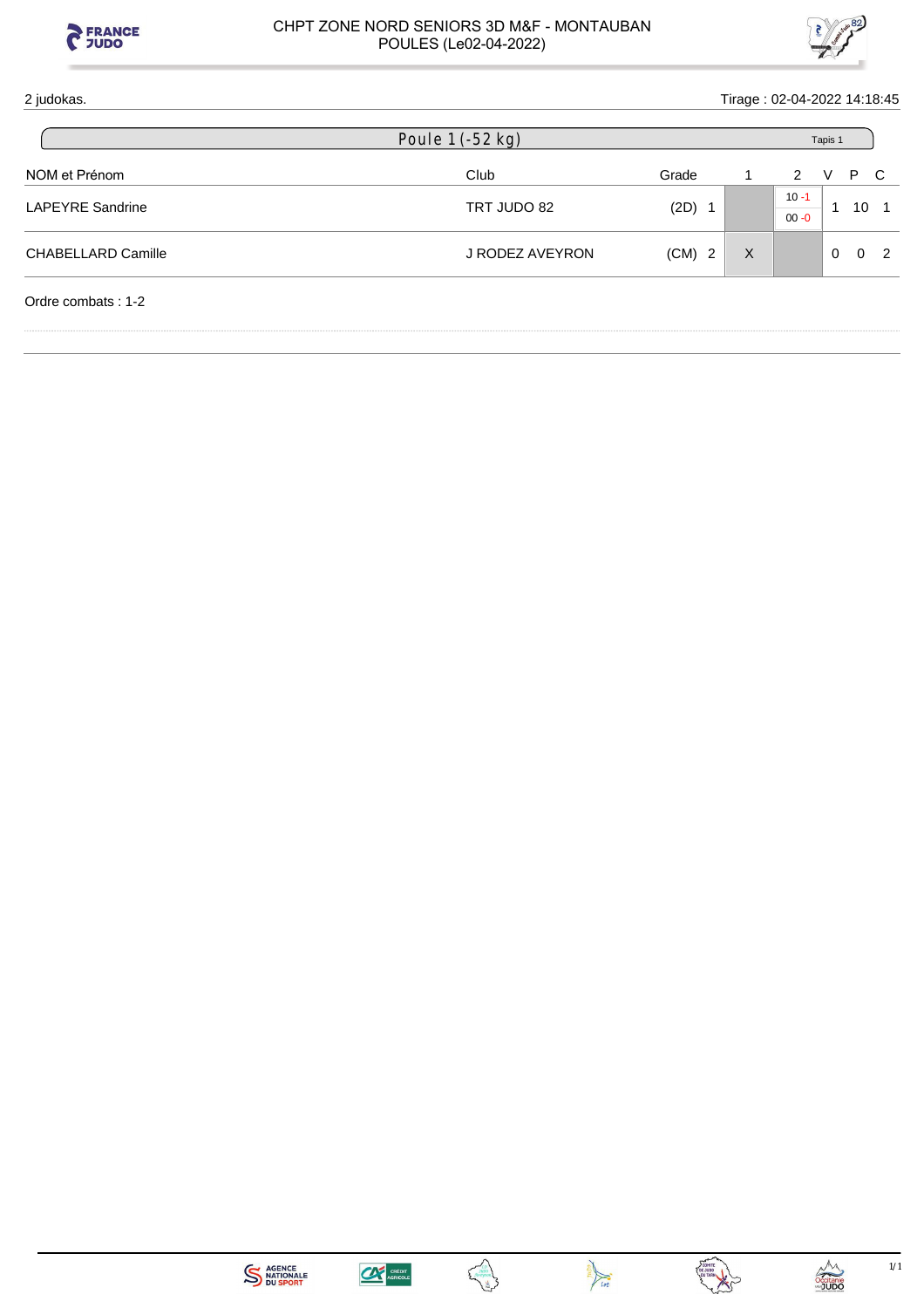



| 2 judokas.             |                       |          | Tirage: 02-04-2022 14:19:05 |                      |                      |              |
|------------------------|-----------------------|----------|-----------------------------|----------------------|----------------------|--------------|
|                        | Poule $1(-57 kg)$     |          |                             | Tapis 3              |                      |              |
| NOM et Prénom          | Club                  | Grade    |                             | 2                    | P<br>v               | $\mathbf{C}$ |
| <b>IMBERT Ludivine</b> | CAHORS JUDO           | $(2D)$ 1 |                             | $10 - 0$<br>$00 - 0$ | 10                   |              |
| NOGUERA Elodie         | <b>JUDO CLUB ALVA</b> | $(CM)$ 2 | $\times$                    |                      | $\Omega$<br>$\Omega$ | 2            |
| Ordre combats: 1-2     |                       |          |                             |                      |                      |              |







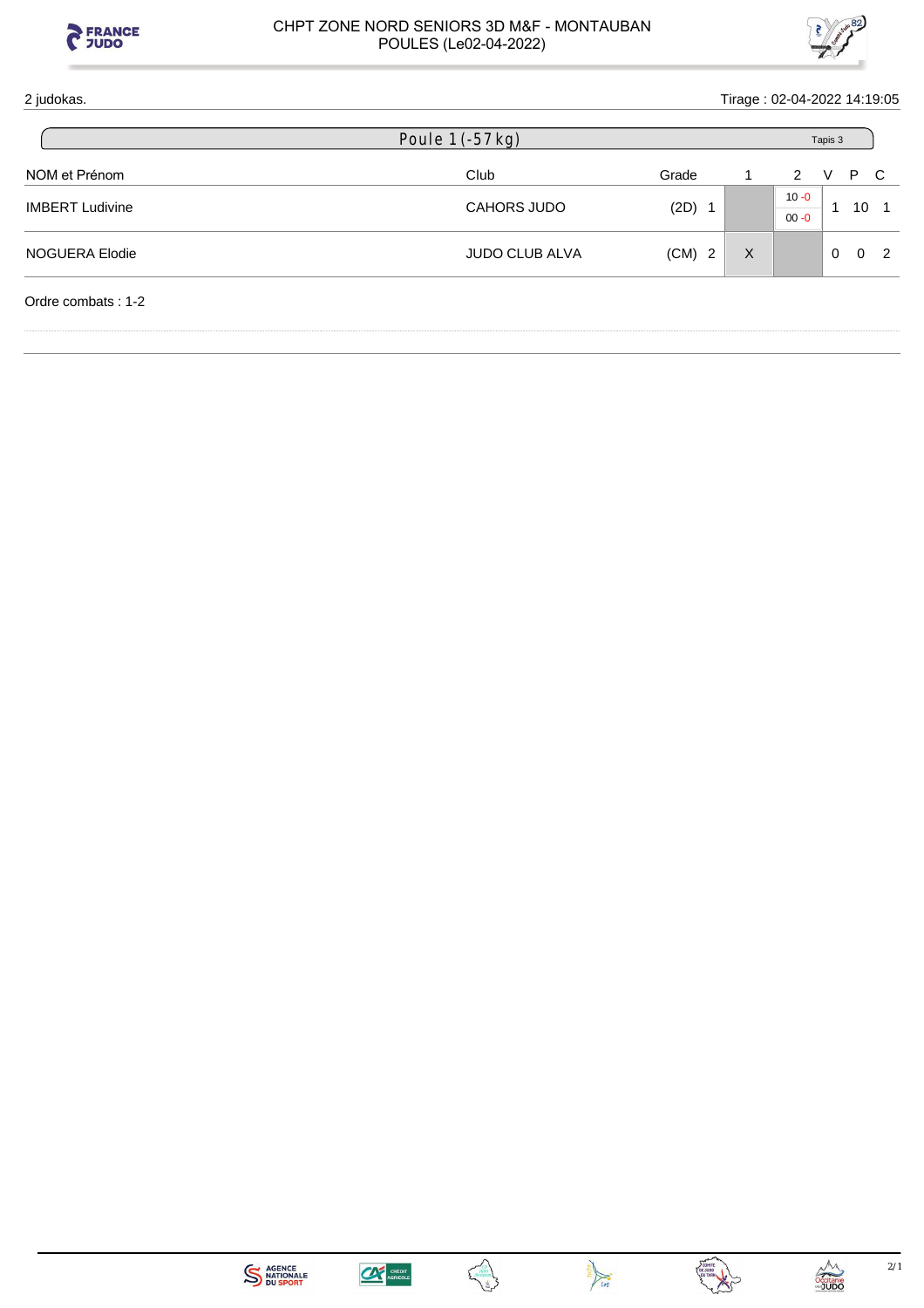



# 3 judokas. Tirage : 02-04-2022 14:19:28

|                       | Poule 1 (-63 kg)       |          |          |          | Tapis 3  |                 |     |                 |  |  |
|-----------------------|------------------------|----------|----------|----------|----------|-----------------|-----|-----------------|--|--|
| NOM et Prénom         | Club                   | Grade    |          | 2        | 3        | V               | P C |                 |  |  |
| <b>CLEMENT Myriam</b> |                        |          |          | $10 - 0$ | X        | 1               |     | $11 \quad 1$    |  |  |
|                       | <b>JUDO C. MARSSAC</b> | $(2D)$ 1 |          | $00 - 1$ |          |                 |     |                 |  |  |
| <b>CASTEL Lena</b>    | TRT JUDO 82            |          | X        |          | $02 - 1$ | 10 <sub>2</sub> |     |                 |  |  |
|                       |                        | $(2D)$ 2 |          |          | $00 - 0$ |                 |     |                 |  |  |
|                       |                        |          | $10 - 0$ |          |          |                 |     |                 |  |  |
| <b>FOURNAC Elisa</b>  | <b>JC LISLOIS</b>      | (2D) 3   | $01 - 0$ | X        |          | 1               |     | 10 <sup>3</sup> |  |  |









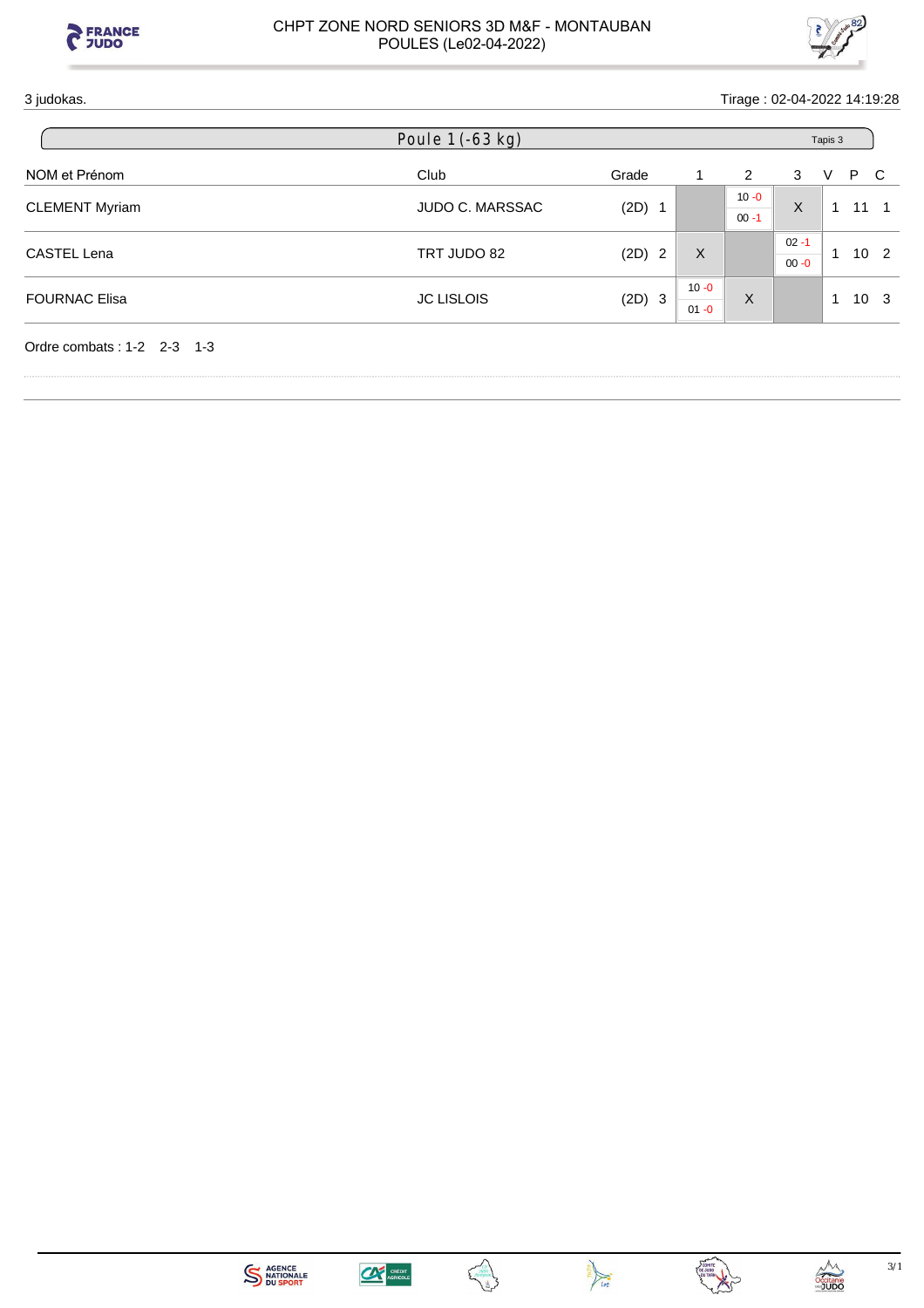



# 3 judokas. Tirage : 02-04-2022 14:19:50

|                           | Poule 1 (-70 kg)  |          |          |          | Tapis 1 |   |                |                 |  |  |
|---------------------------|-------------------|----------|----------|----------|---------|---|----------------|-----------------|--|--|
| NOM et Prénom             | Club              | Grade    |          | 2        | 3       | V | P.             | - C             |  |  |
| <b>REDON Malorie</b>      | <b>JA MAZAMET</b> | (1D) 1   |          | X        | X       | 0 | $\overline{0}$ | - 3             |  |  |
| NICOLAS Aline             | CAHORS JUDO       | $(2D)$ 2 | $10 - 0$ |          |         |   |                | 10 <sub>2</sub> |  |  |
|                           |                   |          | $00 - 0$ |          | X       |   |                |                 |  |  |
| <b>BOULINGUEZ Pauline</b> | TRT JUDO 82       |          | $10 - 0$ | $10 - 0$ |         |   | - 20           |                 |  |  |
|                           |                   | (3D) 3   | $00 - 0$ | $00 - 0$ |         | 2 |                |                 |  |  |









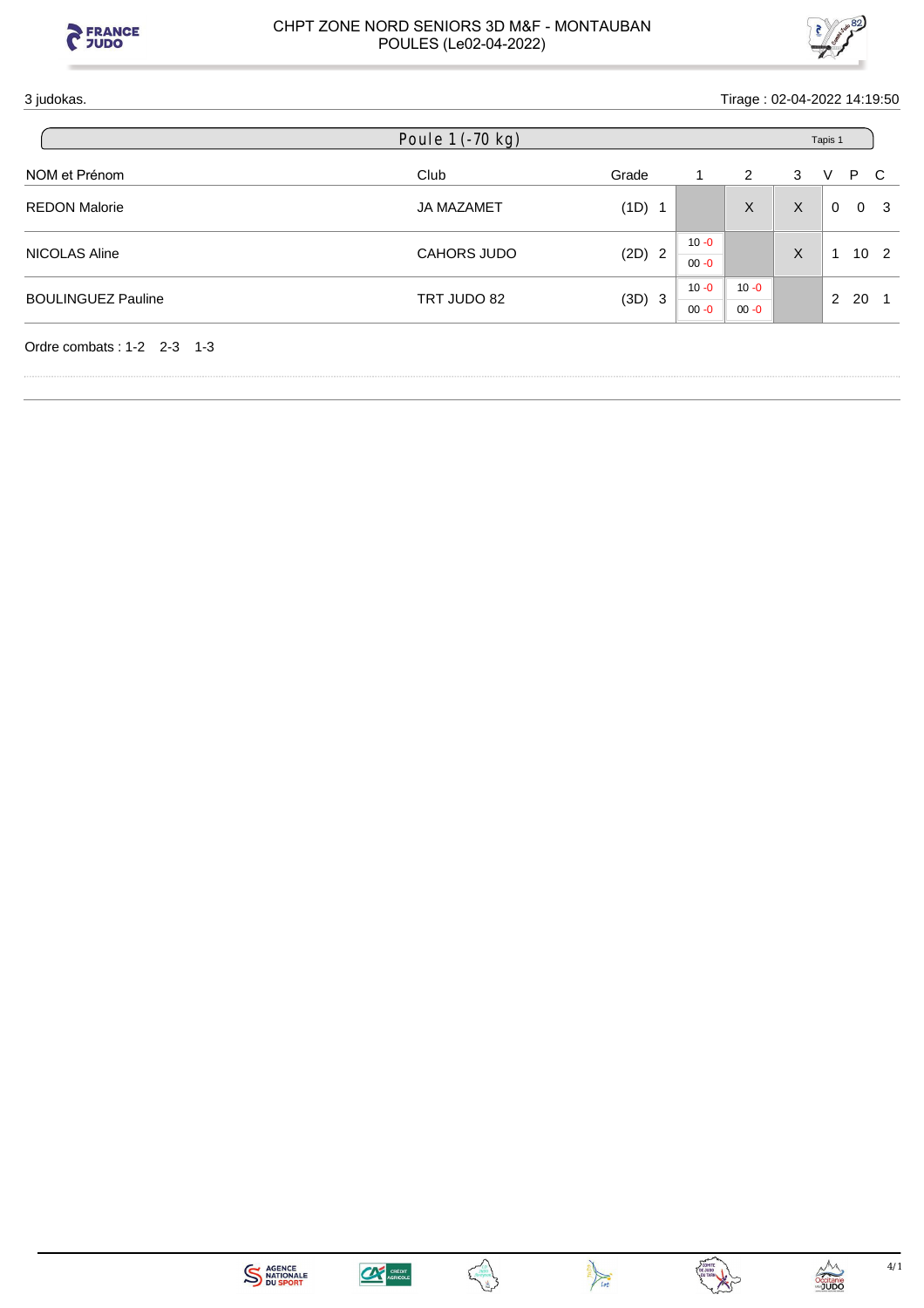



1D **FENELLE Laetitia** JUDO VILLEFRANC

 **-------------------------** 

FENELLE L.











 $5/1$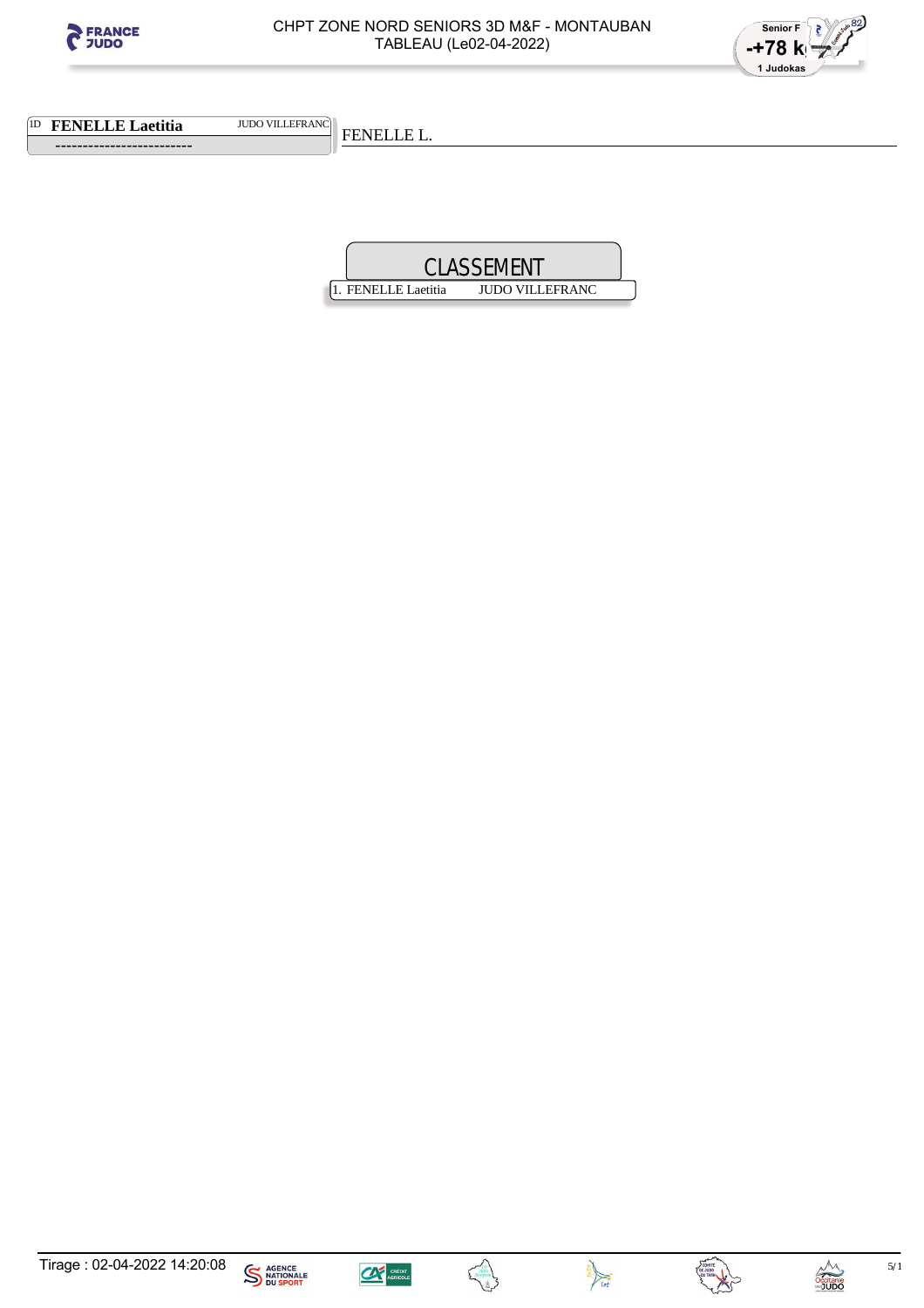



| 2 judokas.             |                  |          | Tirage: 02-04-2022 14:07:21 |              |          |     |                |
|------------------------|------------------|----------|-----------------------------|--------------|----------|-----|----------------|
|                        | Poule 1 (-60 kg) |          |                             |              | Tapis 1  |     |                |
| NOM et Prénom          | Club             | Grade    |                             | $\mathbf{2}$ | V        | P C |                |
| <b>LEMOZY Bertrand</b> | MOISSAC JUDO     | $(2D)$ 1 |                             | X            | $\Omega$ |     | $\overline{2}$ |
| LACAU Yoann            | AM MONTAUBAN 82  |          | $11 - 1$                    |              |          | 10  |                |
|                        |                  |          | $(2D)$ 2<br>$01 - 0$        |              |          |     |                |
| Ordre combats: 1-2     |                  |          |                             |              |          |     |                |







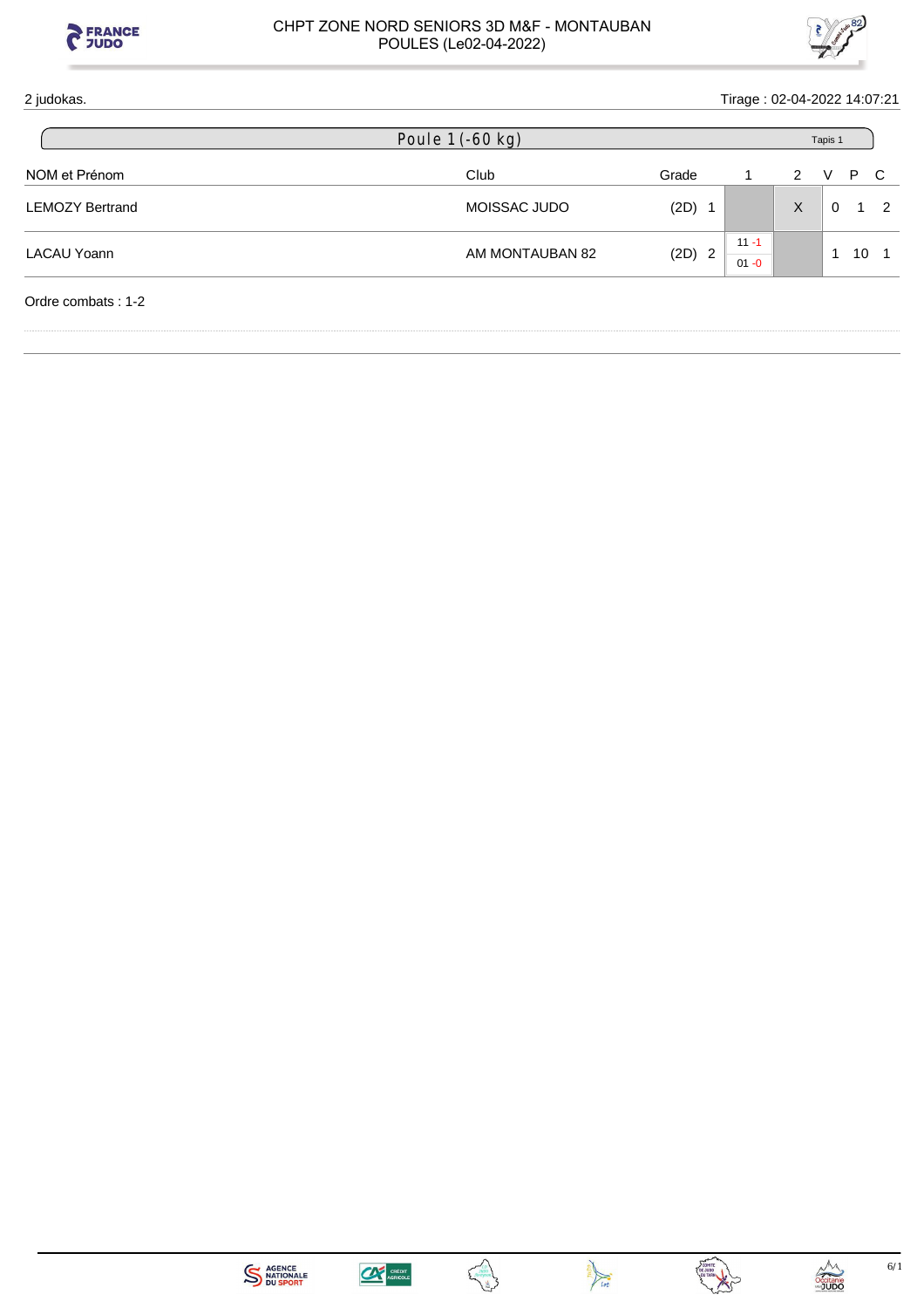



CM **SHAN-PHILEAS Yvan** AM MONTAUBAN 82

 **-------------------------** 

SHAN-PHILEAS Y.

1. SHAN-PHILEAS Yvan AM MONTAUBAN 82









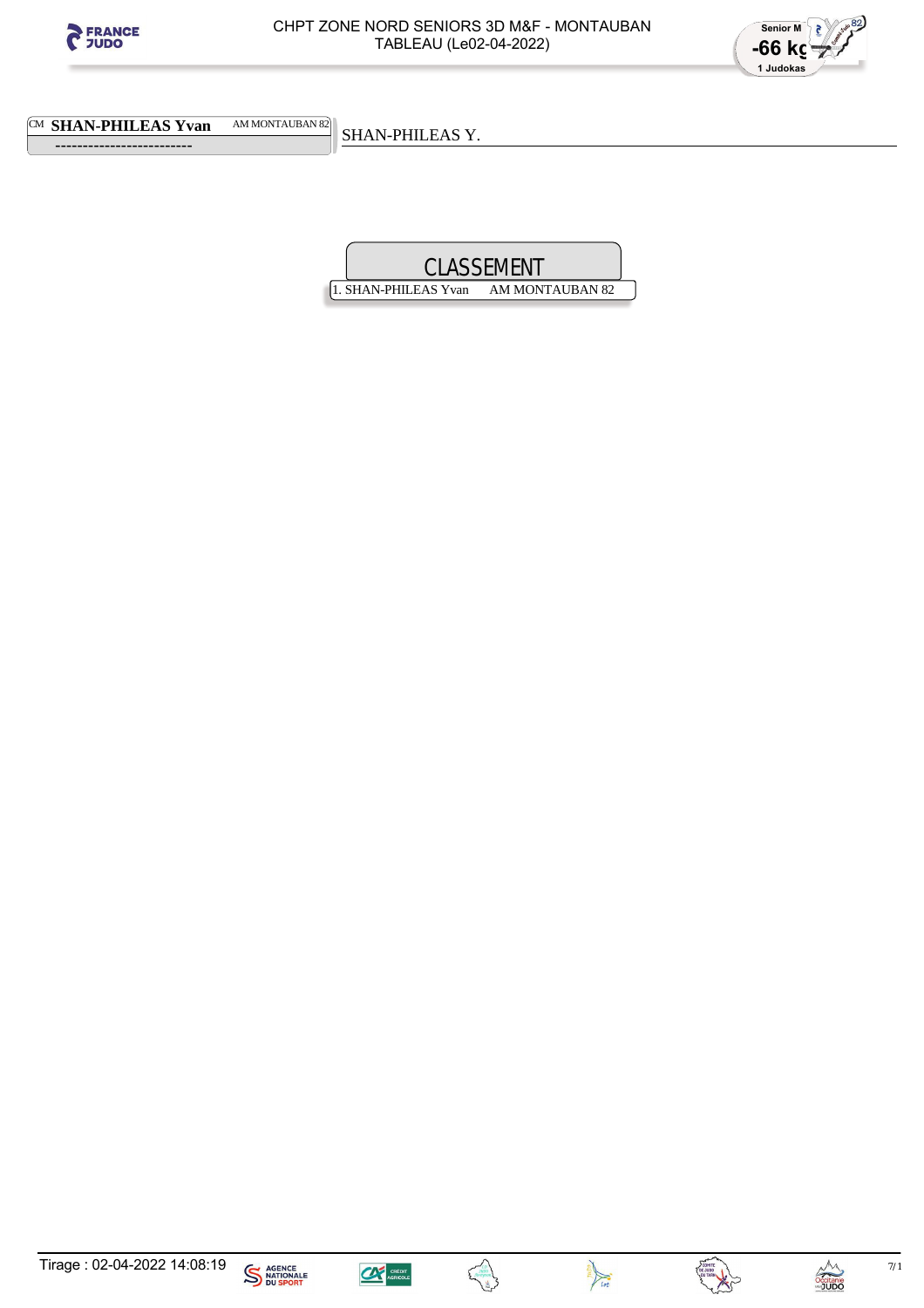



4 judokas. Tirage : 02-04-2022 14:08:30

|                         | Poule $1$ (-73 kg)     |          |          |                      |          | Tapis 3              |                      |   |  |  |  |
|-------------------------|------------------------|----------|----------|----------------------|----------|----------------------|----------------------|---|--|--|--|
| NOM et Prénom           | Club                   | Grade    | 1        | 2                    | 3        | 4                    | P C<br>V             |   |  |  |  |
| <b>CALLE Remi</b>       | <b>JUDO SEVERAC</b>    | $(3D)$ 1 |          | $10 - 0$<br>$00 - 0$ | $\times$ | $10 - 1$<br>$00 - 0$ | 2 20 1               |   |  |  |  |
| <b>VIELCANET Paul</b>   | <b>JUDO CLUB CAVAL</b> | (CB) 2   | X        |                      | X        | $\sf X$              | $\Omega$<br>$\Omega$ | 4 |  |  |  |
| <b>LOUSTAUNAU David</b> | AM MONTAUBAN 82        | (3D) 3   | $10 - 0$ | $02 - 0$             |          | X                    | 20 1<br>2            |   |  |  |  |
|                         |                        |          | $00 - 0$ | $00 - 0$             |          |                      |                      |   |  |  |  |
| <b>LATIERE Vincent</b>  | <b>JUDO VILLEFRANC</b> | $(2D)$ 4 | X        | $10 - 0$             | $10 - 0$ |                      | 2<br>20              |   |  |  |  |
|                         |                        |          |          | $00 - 0$             | $00 - 3$ |                      |                      |   |  |  |  |

Ordre combats : 1-2 3-4 1-3 2-4 1-4 2-3







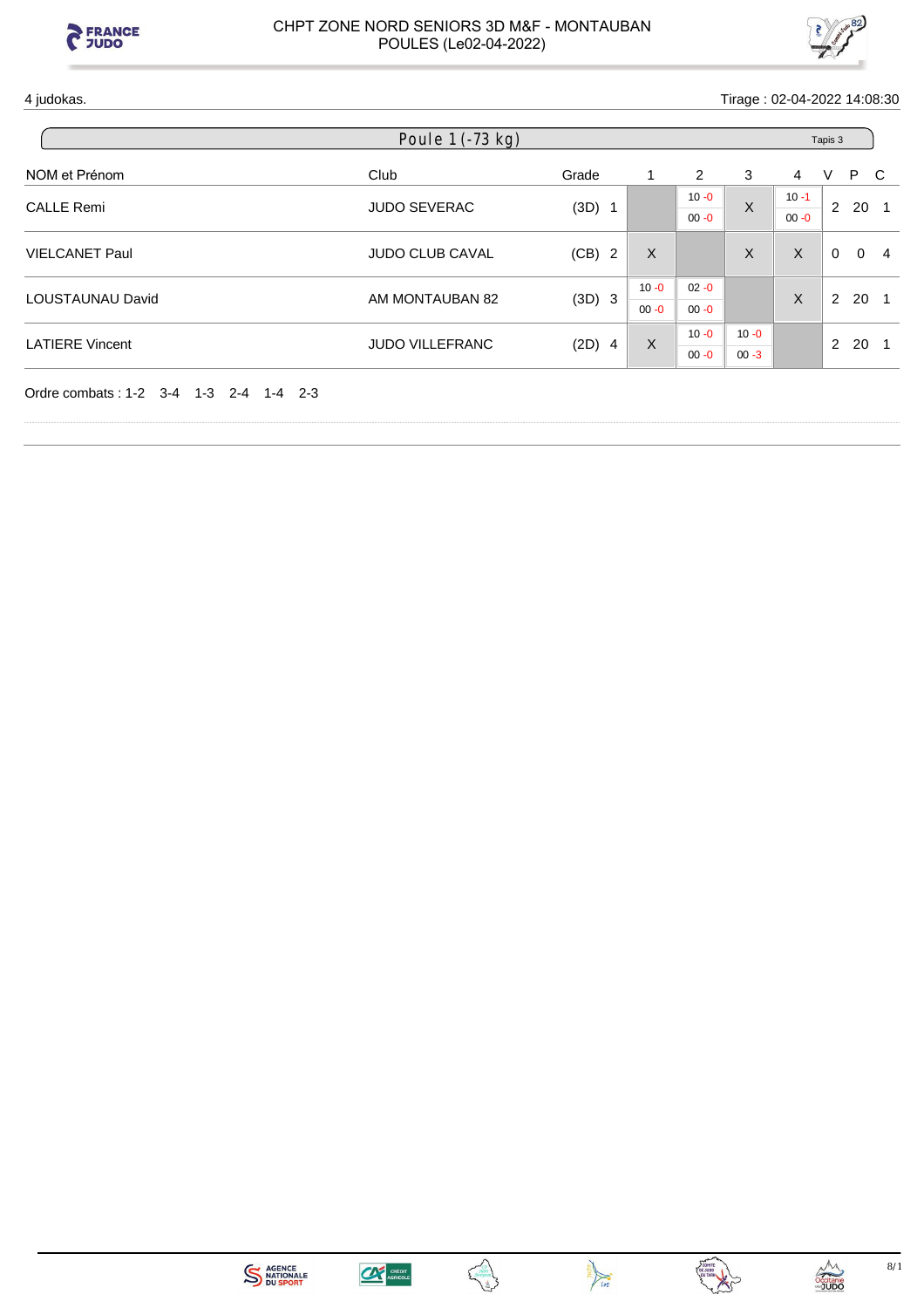



4 judokas. Tirage : 02-04-2022 14:08:55

| Poule 1 (-81 kg) |                                                               |                                |          |          |          | Tapis 2       |          |                                      |  |  |  |
|------------------|---------------------------------------------------------------|--------------------------------|----------|----------|----------|---------------|----------|--------------------------------------|--|--|--|
| Club             | Grade                                                         | 1                              | 2        | 3        | 4        | V             |          |                                      |  |  |  |
|                  |                                                               |                                | $10 - 0$ | $00 - 0$ | $11 - 0$ |               |          |                                      |  |  |  |
|                  |                                                               |                                | $01 - 0$ | $00 - 0$ | $00 - 0$ |               |          |                                      |  |  |  |
|                  |                                                               |                                |          | $11 - 0$ | $10 - 0$ | $\mathcal{P}$ |          |                                      |  |  |  |
|                  |                                                               |                                |          | $01 - 0$ | $00 - 0$ |               |          |                                      |  |  |  |
|                  |                                                               |                                |          |          | $11 - 0$ | 1             |          | - 3                                  |  |  |  |
|                  |                                                               |                                |          |          | $00 - 1$ |               |          |                                      |  |  |  |
| TRT JUDO 82      | (1D) 4                                                        | $\sf X$                        | $\sf X$  | X        |          | $\mathbf{0}$  | $\Omega$ | 4                                    |  |  |  |
|                  | EIDOKAN CASTRES<br><b>JC VERDUNOIS</b><br><b>JC.PUYGOUZON</b> | $(4D)$ 1<br>(1D) 2<br>$(2D)$ 3 | X<br>X   | $\times$ |          |               | 3        | P C<br>20 <sub>1</sub><br>21 2<br>11 |  |  |  |









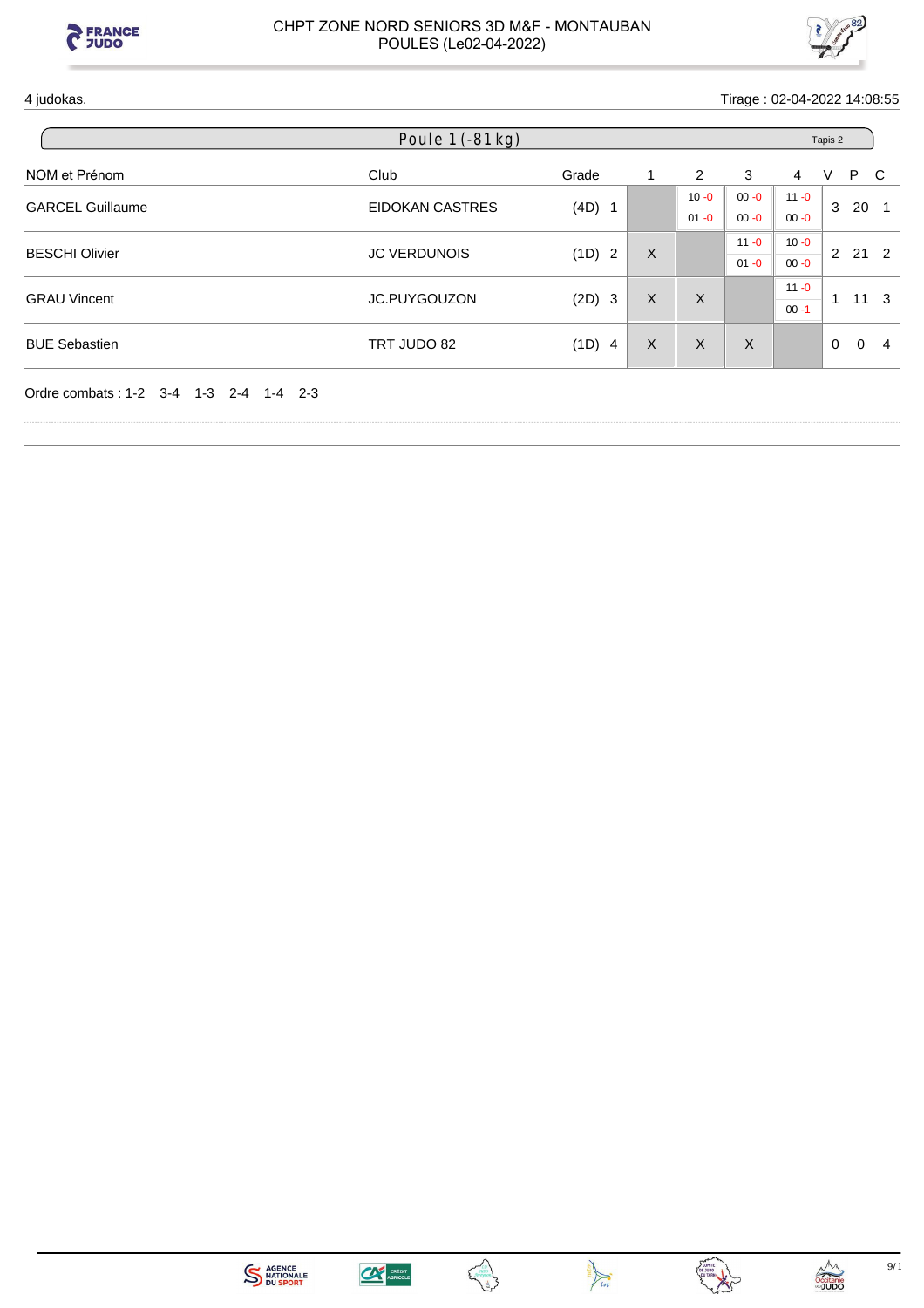



2D **DA SILVA Nicolas** JUDO CLUB CAVAL

 **-------------------------** 

DA SILVA N.











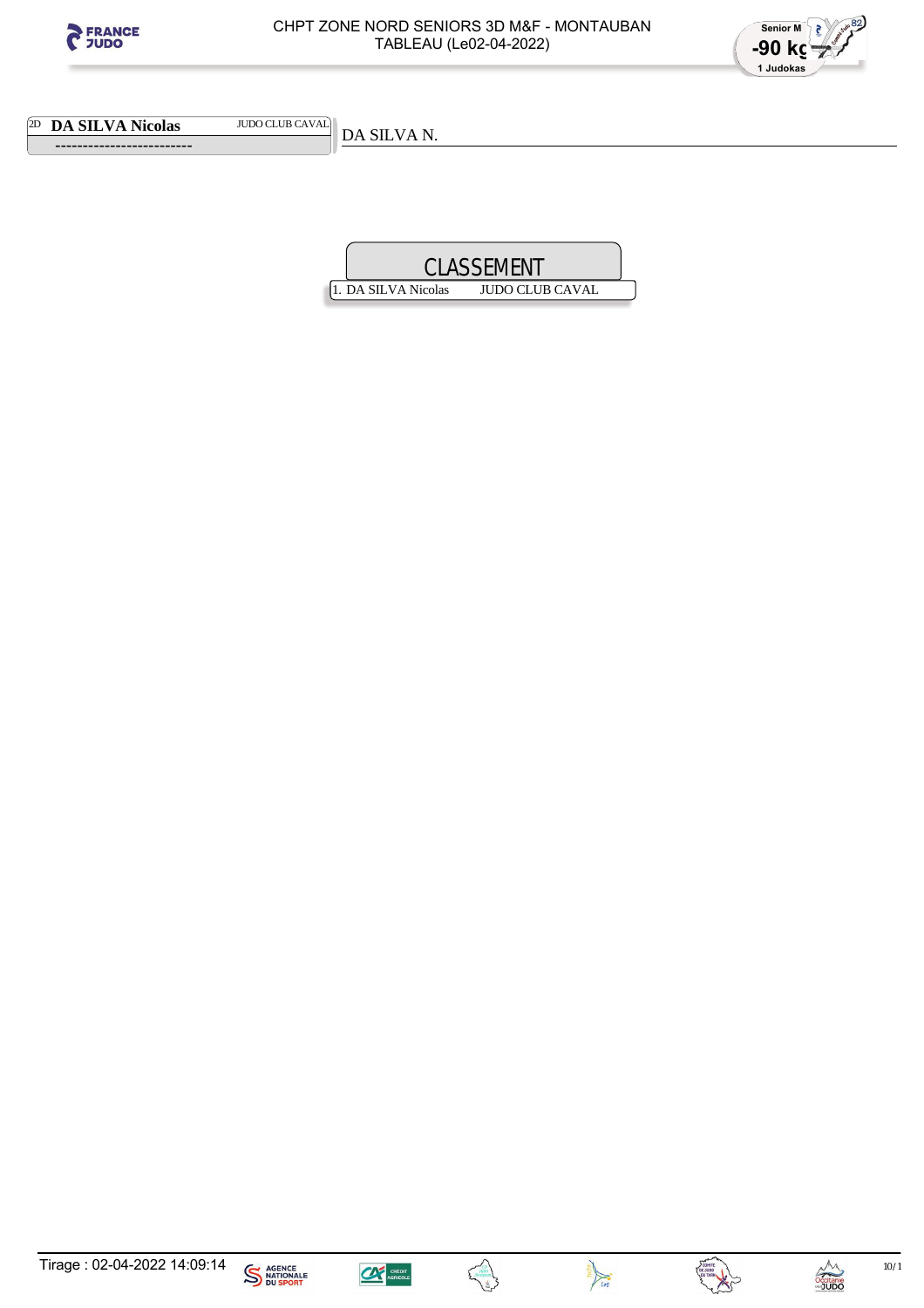



4 judokas. Tirage : 02-04-2022 14:09:43

| Poule 1 (-100 kg)            |                        |          |          |          |          |   | Tapis 1  |                 |              |
|------------------------------|------------------------|----------|----------|----------|----------|---|----------|-----------------|--------------|
| NOM et Prénom                | Club                   | Grade    |          | 2        | 3        | 4 | V        | P               | <sub>C</sub> |
| <b>BAZIN Jean Pierre</b>     | <b>JUDO CLUB CAVAL</b> | $(CB)$ 1 |          | X        | $10 - 0$ | X | 1        | 10 <sub>3</sub> |              |
|                              |                        |          |          |          | $01 - 0$ |   |          |                 |              |
| <b>TARDY Christophe</b>      | <b>JUDO CLUB CAVAL</b> | $(CM)$ 2 | $10 - 1$ |          | $10 - 0$ | X | 2        | 20 <sub>2</sub> |              |
|                              |                        |          | $00 - 0$ |          | $00 - 0$ |   |          |                 |              |
| MARQUES COIMBRA Ruben Miguel | <b>JUDO CLUB ALVA</b>  | $(CM)$ 3 | X        | X        |          | X | $\Omega$ | -1              | 4            |
|                              |                        |          |          |          |          |   |          |                 |              |
| <b>ZANNIER Nicolas</b>       | <b>JA MAZAMET</b>      | $(CM)$ 4 | $10 - 0$ | $02 - 0$ | $10 - 0$ |   |          | 30              |              |
|                              |                        |          | $00 - 0$ | $00 - 1$ | $00 - 0$ |   | 3        |                 |              |

Ordre combats : 1-2 3-4 1-3 2-4 1-4 2-3